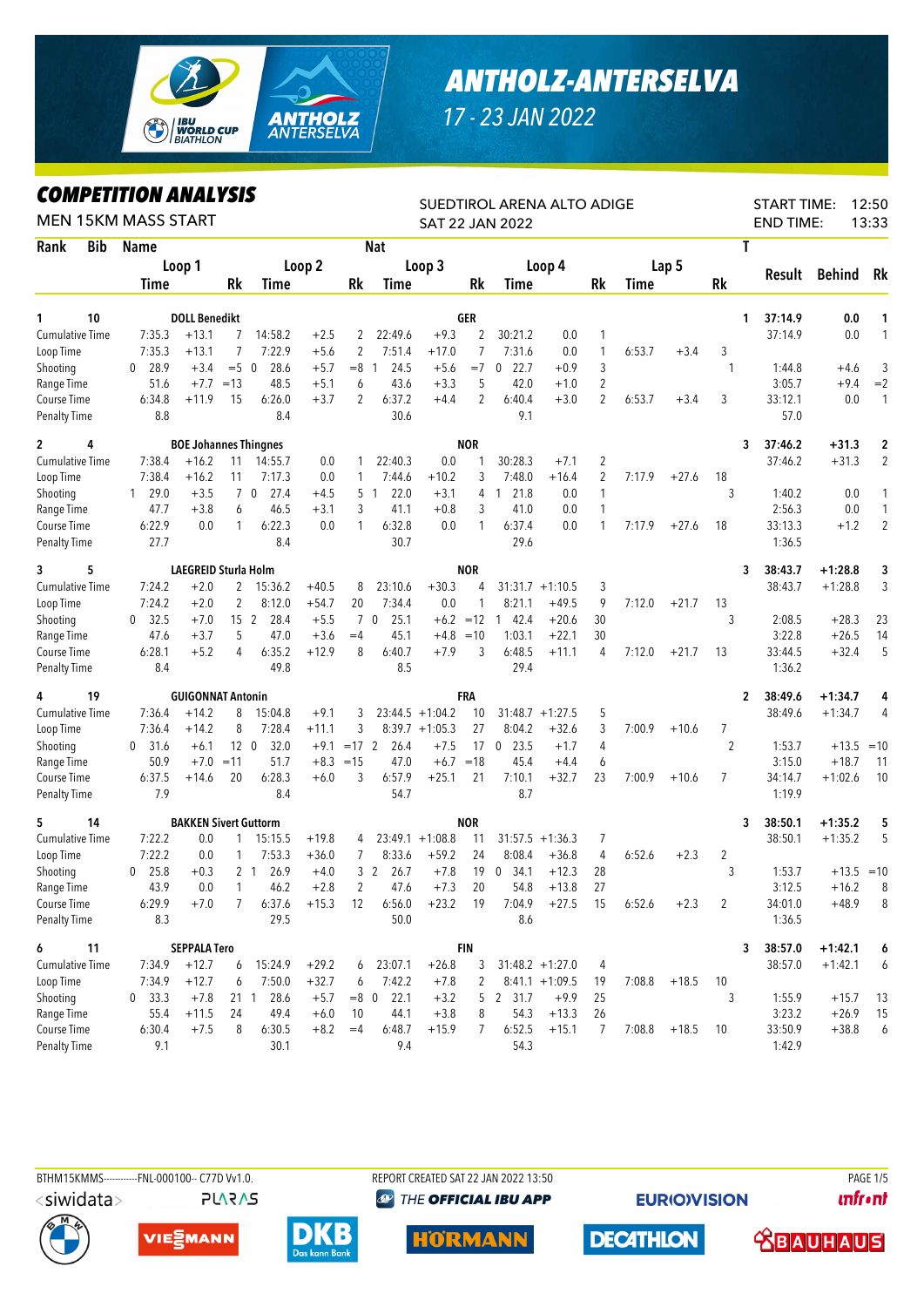| Bib<br>Rank                         | <b>Name</b>                    |                               |                       |                                    |                               |          | <b>Nat</b>                   |                              |                    |                              |                   |          | T      |         |         |                  |                    |                     |
|-------------------------------------|--------------------------------|-------------------------------|-----------------------|------------------------------------|-------------------------------|----------|------------------------------|------------------------------|--------------------|------------------------------|-------------------|----------|--------|---------|---------|------------------|--------------------|---------------------|
|                                     | Loop 1                         |                               | Loop 2                |                                    |                               |          | Loop 3                       |                              |                    |                              | Loop 4            | Lap 5    |        |         | Result  |                  | Behind<br>Rk       |                     |
|                                     | Time                           |                               | Rk                    | Time                               |                               | Rk       | Time                         |                              | Rk                 | Time                         |                   | Rk       | Time   |         | Rk      |                  |                    |                     |
| 23<br>7                             |                                | <b>KRCMAR Michal</b>          |                       |                                    |                               |          |                              |                              | <b>CZE</b>         |                              |                   |          |        |         | 1       | 39:09.0          | $+1:54.1$          | 7                   |
| <b>Cumulative Time</b>              | 7:37.8                         | $+15.6$                       | 10                    | 15:20.6                            | $+24.9$                       | 5        | 23:16.4                      | $+36.1$                      | 5                  | $31:50.2 + 1:29.0$           |                   | 6        |        |         |         | 39:09.0          | $+1:54.1$          | 7                   |
| Loop Time                           | 7:37.8                         | $+15.6$                       | 10                    | 7:42.8                             | $+25.5$                       | 4        | 7:55.8                       | $+21.4$                      | 11                 | 8:33.8                       | $+1:02.2$         | 17       | 7:18.8 | $+28.5$ | 20      |                  |                    |                     |
| Shooting                            | 32.9<br>0                      | $+7.4$                        | 17 <sub>0</sub>       | 29.0                               | $+6.1$                        | 10       | 23.2<br>$\mathbf{0}$         | $+4.3$                       | 6                  | 33.1<br>1                    | $+11.3$           | 27       |        |         | 1       | 1:58.4           | $+18.2$            | 14                  |
| Range Time                          | 51.6                           | $+7.7$                        | $=13$                 | 51.0                               | $+7.6$                        | 13       | 45.9                         | $+5.6$                       | $=12$              | 55.9                         | $+14.9$           | 28       |        |         |         | 3:24.4           | $+28.1$            | $=17$               |
| Course Time<br><b>Penalty Time</b>  | 6:38.2<br>8.0                  | $+15.3$                       | 21                    | 6:43.7<br>8.0                      | $+21.4$                       | $=17$    | 7:01.6<br>8.2                | $+28.8$                      | 23                 | 7:07.8<br>30.0               | $+30.4$           | 21       | 7:18.8 | $+28.5$ | 20      | 34:50.1<br>54.3  | $+1:38.0$          | 22                  |
| 8<br>1                              |                                | <b>FILLON MAILLET Quentin</b> |                       |                                    |                               |          |                              |                              | FRA                |                              |                   |          |        |         | 6       | 39:10.4          | $+1:55.5$          | 8                   |
| <b>Cumulative Time</b>              | 7:29.8                         | $+7.6$                        | 3                     | 15:44.9                            | $+49.2$                       | 10       | 23:37.0                      | $+56.7$                      | 7                  | $32:20.1 + 1:58.9$           |                   | 13       |        |         |         | 39:10.4          | $+1:55.5$          | 8                   |
| Loop Time                           | 7:29.8                         | $+7.6$                        | 3                     | 8:15.1                             | $+57.8$                       | 22       | 7:52.1                       | $+17.7$                      | 8                  |                              | $8:43.1 + 1:11.5$ | 20       | 6:50.3 | 0.0     |         |                  |                    |                     |
| Shooting<br>Range Time              | 33.2<br>$\mathbf{0}$<br>51.8   | $+7.7$<br>$+7.9$              | 20 <sub>2</sub><br>15 | 35.1<br>55.5                       | $+12.2$<br>$+12.1$            | 23<br>25 | 20.9<br>$\mathbf{1}$<br>40.3 | $+2.0$<br>0.0                | 2<br>1             | 3, 24.0<br>44.4              | $+2.2$<br>$+3.4$  | 6<br>4   |        |         | 6       | 1:53.3<br>3:12.0 | $+13.1$<br>$+15.7$ | 9<br>$\overline{7}$ |
| Course Time                         | 6:27.6                         | $+4.7$                        | 2                     | 6:30.5                             | $+8.2$                        | $=4$     | 6:42.1                       | $+9.3$                       | 4                  | 6:46.7                       | $+9.3$            | 3        | 6:50.3 | 0.0     | 1       | 33:17.2          | $+5.1$             | 3                   |
| <b>Penalty Time</b>                 | 10.4                           |                               |                       | 49.0                               |                               |          | 29.6                         |                              |                    | 1:12.0                       |                   |          |        |         |         | 2:41.2           |                    |                     |
| 21<br>9                             |                                | <b>HOFER Lukas</b>            |                       |                                    |                               |          |                              |                              | <b>ITA</b>         |                              |                   |          |        |         | 4       | 39:11.3          | $+1:56.4$          | 9                   |
| <b>Cumulative Time</b><br>Loop Time | 7:58.7<br>7:58.7               | $+36.5$<br>$+36.5$            | 17<br>17              | 7:59.0                             | $15:57.7 + 1:02.0$<br>$+41.7$ | 15<br>15 | 24:00.3<br>8:02.6            | $+1:20.0$<br>$+28.2$         | 13<br>14           | $32:17.2 + 1:56.0$<br>8:16.9 | $+45.3$           | 11<br>6  | 6:54.1 | $+3.8$  | 4       | 39:11.3          | $+1:56.4$          | 9                   |
| Shooting                            | 37.1<br>$\mathbf{1}$           | $+11.6$                       | $= 26$ 1              | 35.2                               | $+12.3$                       | 24 1     | 24.5                         | $+5.6$                       | $=7$               | 30.1<br>1                    | $+8.3$            | 20       |        |         | 4       | 2:07.1           | $+26.9$            | 22                  |
| Range Time                          | 57.2                           | $+13.3$                       | 27                    | 54.8                               | $+11.4$                       | 22       | 44.0                         | $+3.7$                       | 7                  | 50.2                         | $+9.2$            | 16       |        |         |         | 3:26.2           | $+29.9$            | $= 21$              |
| Course Time                         | 6:33.6                         | $+10.7 = 12$                  |                       | 6:36.1                             | $+13.8$                       | 9        | 6:50.0                       | $+17.2$                      | 8                  | 6:58.3                       | $+20.9$           | 9        | 6:54.1 | $+3.8$  | 4       | 33:52.1          | $+40.0$            | 7                   |
| <b>Penalty Time</b>                 | 27.8                           |                               |                       | 28.1                               |                               |          | 28.5                         |                              |                    | 28.4                         |                   |          |        |         |         | 1:53.0           |                    |                     |
| 25<br>10                            |                                | <b>BABIKOV Anton</b>          |                       |                                    |                               |          |                              |                              | <b>RUS</b>         |                              |                   |          |        |         | 4       | 39:13.6          | $+1:58.7$          | 10                  |
| <b>Cumulative Time</b><br>Loop Time | 7:56.8<br>7:56.8               | $+34.6$<br>$+34.6$            | 16<br>16              | 15:55.5<br>7:58.7                  | $+59.8$<br>$+41.4$            | 14<br>13 | 7:47.2                       | $23:42.7 +1:02.4$<br>$+12.8$ | 9<br>4             | $32:16.0 + 1:54.8$           | $8:33.3 +1:01.7$  | 9<br>16  | 6:57.6 | $+7.3$  | 5       | 39:13.6          | $+1:58.7$          | 10                  |
| Shooting                            | 28.9<br>1                      | $+3.4$                        | $= 5 \quad 1$         | 22.9                               | 0.0                           | 1        | 28.0<br>$\mathbf 0$          | $+9.1$                       | 24                 | 2 27.5                       | $+5.7$            | $=12$    |        |         | 4       | 1:47.4           | $+7.2$             | 4                   |
| Range Time                          | 47.3                           | $+3.4$                        | 4                     | 43.4                               | 0.0                           | 1        | 47.0                         | $+6.7$                       | $=18$              | 48.0                         | $+7.0$            | 11       |        |         |         | 3:05.7           | $+9.4$             | $=2$                |
| Course Time                         | 6:41.8                         | $+18.9$                       | 27                    | 6:44.8                             | $+22.5$                       | 19       | 6:51.4                       | $+18.6$                      | 11                 | 6:51.2                       | $+13.8$           | 6        | 6:57.6 | $+7.3$  | 5       | 34:06.8          | $+54.7$            | 9                   |
| <b>Penalty Time</b>                 | 27.7                           |                               |                       | 30.4                               |                               |          | 8.7                          |                              |                    | 54.1                         |                   |          |        |         |         | 2:01.0           |                    |                     |
| 16<br>11                            |                                | <b>EDER Simon</b>             |                       |                                    |                               |          |                              |                              | AUT                |                              |                   |          |        |         | 3       | 39:17.9          | $+2:03.0$          | 11                  |
| Cumulative Time                     | 7:33.3                         | $+11.1$                       | 5                     | 15:29.5                            | $+33.8$                       | 7        | 23:33.4                      | $+53.1$                      | 6                  | $31:58.0 + 1:36.8$           |                   | 8        |        |         |         | 39:17.9          | $+2:03.0$          | 11                  |
| Loop Time<br>Shooting               | 7:33.3<br>25.5<br>$\mathbf{0}$ | $+11.1$<br>0.0                | 5                     | 7:56.2<br>1 <sub>1</sub><br>27.1   | $+38.9$<br>$+4.2$             | 10<br>4  | 8:03.9<br>18.9<br>-1         | $+29.5$<br>0.0               | 15<br>$\mathbf{1}$ | 8:24.6<br>30.0<br>1          | $+53.0$<br>$+8.2$ | 11<br>19 | 7:19.9 | $+29.6$ | 21<br>3 | 1:41.6           | $+1.4$             | 2                   |
| Range Time                          | 46.0                           | $+2.1$                        | 2                     | 49.5                               | $+6.1$                        | 11       | 41.3                         | $+1.0$                       | 4                  | 51.0                         | $+10.0$           | $= 20$   |        |         |         | 3:07.8           | $+11.5$            | 4                   |
| Course Time                         | 6:39.3                         | $+16.4$                       | 23                    | 6:37.0                             | $+14.7$                       | 11       | 6:52.1                       | $+19.3$                      | 12                 | 7:02.4                       | $+25.0$           | 12       | 7:19.9 | $+29.6$ | 21      | 34:30.7          | $+1:18.6 = 16$     |                     |
| <b>Penalty Time</b>                 | 7.9                            |                               |                       | 29.6                               |                               |          | 30.5                         |                              |                    | 31.1                         |                   |          |        |         |         | 1:39.3           |                    |                     |
| 20<br>12                            |                                | <b>LEITNER Felix</b>          |                       |                                    |                               |          |                              |                              | <b>AUT</b>         |                              |                   |          |        |         | 4       | 39:24.6          | $+2:09.7$          | 12                  |
| <b>Cumulative Time</b><br>Loop Time | 7:54.7<br>7:54.7               | $+32.5$<br>$+32.5$            | 15<br>15              | 15:52.9<br>7:58.2                  | $+57.2$<br>$+40.9$            | 13<br>12 | 8:09.3                       | $24:02.2 +1:21.9$<br>$+34.9$ | 15<br>16           | $32:16.9 + 1:55.7$<br>8:14.7 | $+43.1$           | 10<br>5  | 7:07.7 | $+17.4$ | 9       | 39:24.6          | $+2:09.7$          | 12                  |
| Shooting                            | $1 \quad 30.8$                 | $+5.3$                        | 11 1                  | 28.3                               | $+5.4$                        |          | 6 1<br>26.6                  | $+7.7$                       | 18                 | 126.4                        | $+4.6$            | 9        |        |         | 4       | 1:52.3           | $+12.1$            | 7                   |
| Range Time                          | 50.4                           | $+6.5$                        | 10                    | 49.0                               | $+5.6$                        | 7        | 46.2                         | $+5.9$                       | 15                 | 47.8                         | $+6.8$            | 10       |        |         |         | 3:13.4           | $+17.1$            | 9                   |
| Course Time                         | 6:36.3                         | $+13.4$                       | 17                    | 6:40.5                             | $+18.2$                       | 14       | 6:54.2                       | $+21.4$                      | 13                 | 6:57.0                       | $+19.6$           | 8        | 7:07.7 | $+17.4$ | 9       | 34:15.7          | $+1:03.6$          | -11                 |
| <b>Penalty Time</b>                 | 27.9                           |                               |                       | 28.6                               |                               |          | 28.9                         |                              |                    | 29.8                         |                   |          |        |         |         | 1:55.4           |                    |                     |
| $\mathbf{2}$<br>13                  |                                | <b>BOE Tariei</b>             |                       |                                    |                               |          |                              |                              | <b>NOR</b>         |                              |                   |          |        |         | 6       | 39:31.0          | $+2:16.1$          | 13                  |
| <b>Cumulative Time</b><br>Loop Time | 8:15.3<br>8:15.3               | $+53.1$<br>$+53.1$            | 21<br>21              |                                    | $16:11.3 +1:15.6$<br>$+38.7$  | 19<br>9  | 7:57.4                       | $24:08.7 +1:28.4$<br>$+23.0$ | 16<br>12           | $32:31.4 +2:10.2$<br>8:22.7  | $+51.1$           | 14       | 6:59.6 | $+9.3$  |         | 39:31.0          | $+2:16.1$          | 13                  |
| Shooting                            | 2, 40.1                        | $+14.6$                       | 29 <sub>1</sub>       | 7:56.0<br>33.7                     | $+10.8$                       | 201      | 24.5                         | $+5.6$                       | $=7$               | $\overline{2}$<br>25.9       | $+4.1$            | 10<br>8  |        |         | 6<br>6  | 2:04.3           | $+24.1$            | 20                  |
| Range Time                          | 59.0                           | $+15.1$                       | 29                    | 55.0                               | $+11.6$                       | $= 23$   | 43.7                         | $+3.4$                       | 6                  | 46.3                         | $+5.3$            | 7        |        |         |         | 3:24.0           | $+27.7$            | 16                  |
| Course Time                         | 6:28.0                         | $+5.1$                        | 3                     | 6:33.0                             | $+10.7$                       | 6        | 6:44.7                       | $+11.9$                      | 5                  | 6:49.4                       | $+12.0$           | 5        | 6:59.6 | $+9.3$  | 6       | 33:34.7          | $+22.6$            | 4                   |
| <b>Penalty Time</b>                 | 48.3                           |                               |                       | 28.0                               |                               |          | 28.9                         |                              |                    | 47.0                         |                   |          |        |         |         | 2:32.3           |                    |                     |
| 3<br>14                             |                                |                               |                       | <b>CHRISTIANSEN Vetle Sjaastad</b> |                               |          |                              |                              | <b>NOR</b>         |                              |                   |          |        |         | 4       | 39:40.6          | $+2:25.7$          | 14                  |
| <b>Cumulative Time</b><br>Loop Time | 7:53.3<br>7:53.3               | $+31.1$<br>$+31.1$            | 14<br>14              | 15:49.9<br>7:56.6                  | $+54.2$<br>$+39.3$            | 11<br>11 | 23:37.6<br>7:47.7            | $+57.3$<br>$+13.3$           | 8<br>5             | $32:17.9 +1:56.7$            | $8:40.3 +1:08.7$  | 12<br>18 | 7:22.7 | $+32.4$ | 24      | 39:40.6          | $+2:25.7$          | 14                  |
| Shooting                            | 1, 37.0                        | $+11.5$                       | 25 <sub>1</sub>       | 26.4                               | $+3.5$                        |          | 27.1<br>2 <sub>0</sub>       | $+8.2$                       | 21                 | 2 30.3                       | $+8.5$            | 21       |        |         | 4       | 2:00.8           | $+20.6$            | 18                  |
| Range Time                          | 56.0                           | $+12.1$                       | 25                    | 47.0                               | $+3.6$                        | $=4$     | 48.4                         | $+8.1$                       | 21                 | 50.8                         | $+9.8$            | 19       |        |         |         | 3:22.2           | $+25.9$            | 13                  |
| Course Time                         | 6:28.9                         | $+6.0$                        | 5                     | 6:42.6                             | $+20.3$                       | 16       | 6:51.2                       | $+18.4$                      | 10                 | 6:59.4                       | $+22.0$           | 10       | 7:22.7 | $+32.4$ | 24      | 34:24.8          | $+1:12.7$          | 13                  |
| <b>Penalty Time</b>                 | 28.3                           |                               |                       | 27.0                               |                               |          | 8.0                          |                              |                    | 50.1                         |                   |          |        |         |         | 1:53.6           |                    |                     |

<siwidata>

**PLARAS** 

BTHM15KMMS-----------FNL-000100-- C77D Vv1.0. REPORT CREATED SAT 22 JAN 2022 13:50 PAGE 2/5 **<sup><sup>3</sup>** THE OFFICIAL IBU APP</sup>

**EURIOVISION** 

**unfront** 









**DECATHLON <u>CBAUHAUS</u>**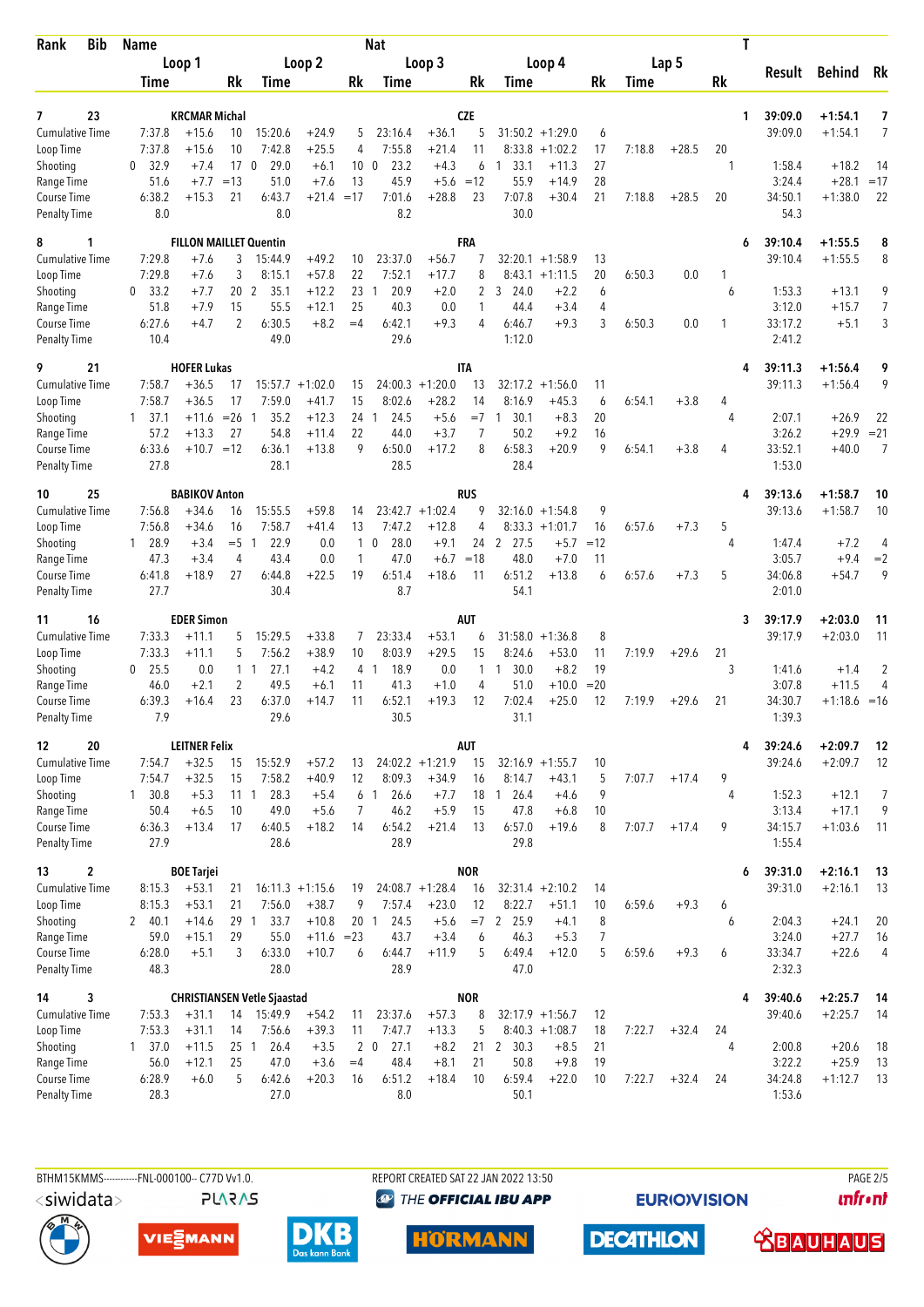| <b>Bib</b><br>Rank                        | <b>Name</b>       |                                      |                       |                      | <b>Nat</b>                  |                                | T                 |                               |                     |                                  |                      |                |        |         |         |        |                   |                    |               |
|-------------------------------------------|-------------------|--------------------------------------|-----------------------|----------------------|-----------------------------|--------------------------------|-------------------|-------------------------------|---------------------|----------------------------------|----------------------|----------------|--------|---------|---------|--------|-------------------|--------------------|---------------|
|                                           |                   | Loop 1                               | Loop 2                |                      |                             | Loop 3                         |                   |                               |                     | Loop 4                           |                      |                | Lap 5  |         |         | Result |                   | <b>Behind</b>      | Rk            |
|                                           | Time              |                                      | <b>Rk</b>             | Time                 |                             | Rk                             | Time              |                               | Rk                  | Time                             |                      | Rk             | Time   |         | Rk      |        |                   |                    |               |
| 15<br>6                                   |                   | <b>DESTHIEUX Simon</b>               |                       |                      |                             |                                |                   |                               | FRA                 |                                  |                      |                |        |         |         | 4      | 39:56.0           | $+2:41.1$          | 15            |
| <b>Cumulative Time</b>                    |                   | $8:46.8 + 1:24.6$                    | 30                    |                      | $16:40.3 + 1:44.6$          | 22                             |                   | $24:28.4 +1:48.1$             | 17                  |                                  | $32:46.6 + 2:25.4$   | 15             |        |         |         |        | 39:56.0           | $+2:41.1$          | 15            |
| Loop Time                                 |                   | $8:46.8 + 1:24.6$                    | 30                    | 7:53.5               | $+36.2$                     | 8                              | 7:48.1            | $+13.7$                       | 6                   | 8:18.2                           | $+46.6$              | 7              | 7:09.4 | $+19.1$ | 11      |        |                   |                    |               |
| Shooting                                  | 3<br>51.0         | $+25.5$                              | 30                    | 31.3<br>$\mathbf{0}$ | $+8.4$                      | $=14$ 0                        | 26.3              | $+7.4$                        | 16                  | 26.7<br>1                        | $+4.9$               | 10             |        |         | 4       |        | 2:15.5            | $+35.3$            | 30            |
| Range Time                                | 1:01.4            | $+17.5$                              | 30                    | 50.8                 | $+7.4$                      | 12                             | 45.9              | $+5.6$                        | $=12$               | 46.6                             | $+5.6$               | 8              |        |         |         |        | 3:24.7            | $+28.4$            | 19            |
| <b>Course Time</b><br><b>Penalty Time</b> | 6:33.6<br>1:11.8  | $+10.7$                              | $=12$                 | 6:54.5<br>8.2        | $+32.2$                     | 25                             | 6:54.3<br>7.9     | $+21.5$                       | 14                  | 7:02.7<br>28.9                   | $+25.3$              | 13             | 7:09.4 | $+19.1$ | 11      |        | 34:34.5<br>1:56.9 | $+1:22.4$          | 18            |
| 29<br>16                                  |                   | <b>HIIDENSALO OIII</b>               |                       |                      |                             |                                |                   |                               | <b>FIN</b>          |                                  |                      |                |        |         |         |        | 40:00.6           | $+2:45.7$          | 16            |
| <b>Cumulative Time</b>                    | 7:40.9            | $+18.7$                              | 12                    | 15:44.6              | $+48.9$                     | 9                              | 24:00.8           | $+1:20.5$                     | 14                  | 32:47.5                          | $+2:26.3$            | 16             |        |         |         |        | 40:00.6           | $+2:45.7$          | 16            |
| Loop Time                                 | 7:40.9<br>0       | $+18.7$                              | 12                    | 8:03.7               | $+46.4$                     | 16                             | 8:16.2            | $+41.8$                       | 19                  | 8:46.7                           | $+1:15.1$            | 21             | 7:13.1 | $+22.8$ | 14<br>4 |        |                   |                    |               |
| Shooting<br>Range Time                    | 30.7<br>49.7      | $+5.2$<br>$+5.8$                     | 10<br>9               | 29.2<br>-1<br>49.3   | $+6.3$<br>$+5.9$            | 11<br>$=8$                     | 27.0<br>1<br>50.6 | $+8.1$<br>$+10.3 = 27$        | 20                  | $\overline{2}$<br>27.5<br>48.1   | $+5.7$<br>$+7.1$     | $=12$<br>$=12$ |        |         |         |        | 1:54.5<br>3:17.7  | $+14.3$<br>$+21.4$ | 12<br>12      |
| Course Time                               | 6:42.6            | $+19.7 = 28$                         |                       | 6:43.7               | $+21.4$                     | $=17$                          | 6:57.0            | $+24.2$                       | 20                  | 7:06.5                           | $+29.1$              | 18             | 7:13.1 | $+22.8$ | 14      |        | 34:42.9           | $+1:30.8$          | 20            |
| <b>Penalty Time</b>                       | 8.6               |                                      |                       | 30.7                 |                             |                                | 28.5              |                               |                     | 52.1                             |                      |                |        |         |         |        | 2:00.0            |                    |               |
| 9<br>17                                   |                   | <b>CLAUDE Fabien</b>                 |                       |                      |                             |                                |                   |                               | FRA                 |                                  |                      |                |        |         |         | 6      | 40:21.7           | $+3:06.8$          | 17            |
| <b>Cumulative Time</b><br>Loop Time       |                   | $8:36.3 +1:14.1$<br>$8:36.3 +1:14.1$ | 28<br>28              | 16:43.6<br>8:07.3    | $+1:47.9$<br>$+50.0$        | 24<br>17                       | 8:01.8            | $24:45.4 + 2:05.1$<br>$+27.4$ | 20<br>13            | 33:03.7<br>8:18.3                | $+2:42.5$<br>$+46.7$ | 17<br>8        | 7:18.0 | $+27.7$ | 19      |        | 40:21.7           | $+3:06.8$          | 17            |
| Shooting                                  | 3<br>37.4         | +11.9                                | 28                    | 29.6<br>$\mathbf{1}$ | $+6.7$                      | 12                             | 21.4<br>-1        | $+2.5$                        | 3                   | 22.3<br>1                        | $+0.5$               | $\sqrt{2}$     |        |         | 6       |        | 1:50.9            | $+10.7$            | 6             |
| Range Time                                | 57.8              | $+13.9$                              | 28                    | 49.3                 | $+5.9$                      | $=8$                           | 40.9              | $+0.6$                        | $\overline{2}$      | 42.3                             | $+1.3$               | 3              |        |         |         |        | 3:10.3            | $+14.0$            | 6             |
| Course Time                               | 6:29.4            | $+6.5$                               | 6                     | 6:48.3               | $+26.0$                     | 20                             | 6:50.6            | $+17.8$                       | 9                   | 7:04.4                           | $+27.0$              | 14             | 7:18.0 | $+27.7$ | 19      |        | 34:30.7           | $+1:18.6 = 16$     |               |
| <b>Penalty Time</b>                       | 1:09.0            |                                      |                       | 29.7                 |                             |                                | 30.2              |                               |                     | 31.6                             |                      |                |        |         |         |        | 2:40.7            |                    |               |
| 7<br>18                                   |                   | <b>SMOLSKI Anton</b>                 |                       |                      |                             |                                |                   |                               | <b>BLR</b>          |                                  |                      |                |        |         |         | 5      | 40:32.9           | $+3:18.0$          | 18            |
| <b>Cumulative Time</b>                    | 8:01.2            | $+39.0$                              | 19                    |                      | $16:53.7 + 1:58.0$          | 27                             |                   | $24:49.0 + 2:08.7$            | 22                  | 33:17.0                          | $+2:55.8$            | 19             |        |         |         |        | 40:32.9           | $+3:18.0$          | 18            |
| Loop Time                                 | 8:01.2<br>1 31.9  | $+39.0$                              | 19<br>$=13$           | 8:52.5<br>3<br>40.4  | $+1:35.2$<br>$+17.5$        | 29<br>29 0                     | 7:55.3<br>25.1    | $+20.9$<br>$+6.2$             | 10<br>$=12$         | 8:28.0<br>34.8<br>-1             | $+56.4$<br>$+13.0$   | 12<br>29       | 7:15.9 | $+25.6$ | 16<br>5 |        | 2:12.3            | $+32.1$            | 28            |
| Shooting<br>Range Time                    | 52.3              | +6.4<br>$+8.4$                       | 17                    | 1:00.1               | $+16.7$                     | 30                             | 44.9              | $+4.6$                        | 9                   | 56.2                             | $+15.2$              | 29             |        |         |         |        | 3:33.5            | $+37.2$            | 29            |
| Course Time                               | 6:41.4            | $+18.5$                              | 26                    | 6:40.0               | $+17.7$                     | 13                             | 7:02.1            | $+29.3$                       | 24                  | 7:01.4                           | $+24.0$              | 11             | 7:15.9 | $+25.6$ | 16      |        | 34:40.8           | $+1:28.7$          | 19            |
| <b>Penalty Time</b>                       | 27.4              |                                      |                       | 1:12.4               |                             |                                | 8.3               |                               |                     | 30.4                             |                      |                |        |         |         |        | 2:18.6            |                    |               |
| 12<br>19                                  |                   | <b>KUEHN Johannes</b>                |                       |                      |                             |                                |                   |                               | GER                 |                                  |                      |                |        |         |         | 6      | 40:36.3           | $+3:21.4$          | 19            |
| Cumulative Time                           | 7:32.7            | $+10.5$                              | 4                     | 15:52.3              | $+56.6$                     | 12                             |                   | $24:30.1 + 1:49.8$            | 18                  | 33:22.1                          | $+3:00.9$            | 20             |        |         |         |        | 40:36.3           | $+3:21.4$          | 19            |
| Loop Time                                 | 7:32.7            | $+10.5$                              | 4                     | 8:19.6               | $+1:02.3$                   | 24                             | 8:37.8            | $+1:03.4$                     | 25                  |                                  | $8:52.0 +1:20.4$     | 23             | 7:14.2 | $+23.9$ | 15      |        |                   |                    |               |
| Shooting<br>Range Time                    | 31.9<br>0<br>52.8 | $+6.4$<br>$+8.9$                     | $=13$ 2<br>18         | 30.6<br>51.8         | $+7.7$<br>$+8.4$            | 13 <sup>2</sup><br>17          | 29.5<br>50.6      | $+10.6$<br>$+10.3 = 27$       | 29                  | 29.5<br>$\overline{2}$<br>51.0   | $+7.7$<br>$+10.0$    | 17<br>$= 20$   |        |         | 6       |        | 2:01.8<br>3:26.2  | $+21.6$<br>$+29.9$ | -19<br>$= 21$ |
| <b>Course Time</b>                        | 6:31.9            | $+9.0$                               | 9                     | 6:36.7               | $+14.4$                     | 10                             | 6:55.8            | $+23.0 = 17$                  |                     | 7:08.5                           | $+31.1$              | 22             | 7:14.2 | $+23.9$ | 15      |        | 34:27.1           | $+1:15.0$          | 14            |
| <b>Penalty Time</b>                       | 8.0               |                                      |                       | 51.1                 |                             |                                | 51.3              |                               |                     | 52.4                             |                      |                |        |         |         |        | 2:43.0            |                    |               |
| 24<br>20                                  |                   | <b>CLAUDE Florent</b>                |                       |                      |                             |                                |                   |                               | BEL                 |                                  |                      |                |        |         |         | 4      | 40:38.8           | $+3:23.9$          | 20            |
| Cumulative Time                           | 8:20.4            | $+58.2$                              | 25                    |                      | $16:19.3 + 1:23.6$          | 20                             |                   | $24:46.9 + 2:06.6$            | 21                  |                                  | $33:16.2 +2:55.0$    | 18             |        |         |         |        | 40:38.8           | $+3:23.9$          | 20            |
| Loop Time                                 | 8:20.4            | $+58.2$                              | 25                    | 7:58.9               | $+41.6$                     | 14                             | 8:27.6            | $+53.2$                       | 23                  | 8:29.3                           | $+57.7$              | 14             | 7:22.6 | $+32.3$ | 23<br>4 |        |                   |                    |               |
| Shooting<br>Range Time                    | 2 34.6<br>54.6    | $+9.1$<br>$+10.7$                    | 220<br>22             | 35.3<br>55.0         | $+12.4$<br>$+11.6 = 23$     | 25 <sub>1</sub>                | 28.2<br>49.6      | $+9.3$                        | $+9.3 = 25$ 1<br>25 | 32.4<br>53.5                     | $+10.6$<br>$+12.5$   | 26<br>25       |        |         |         |        | 2:10.6<br>3:32.7  | $+30.4$<br>$+36.4$ | 26<br>28      |
| Course Time                               | 6:36.0            | $+13.1$                              | 16                    | 6:55.6               | $+33.3$                     | 26                             | 7:08.9            | $+36.1$                       | 28                  | 7:05.1                           | $+27.7$              | 16             | 7:22.6 | $+32.3$ | 23      |        | 35:08.2           | $+1:56.1$          | 24            |
| <b>Penalty Time</b>                       | 49.8              |                                      |                       | 8.3                  |                             |                                | 29.0              |                               |                     | 30.6                             |                      |                |        |         |         |        | 1:57.8            |                    |               |
| 13<br>21                                  |                   | <b>REES Roman</b>                    |                       |                      |                             |                                |                   |                               | GER                 |                                  |                      |                |        |         |         | 6      | 40:47.9           | $+3:33.0$          | 21            |
| Cumulative Time                           | 8:15.1            | $+52.9$                              | 20                    |                      | $16:58.7 + 2:03.0$          | 28                             |                   | $25:12.4 +2:32.1$             | 25                  |                                  | $33:41.5 + 3:20.3$   | 24             |        |         |         |        | 40:47.9           | $+3:33.0$          | 21            |
| Loop Time<br>Shooting                     | 8:15.1<br>2 32.6  | $+52.9$<br>$+7.1$                    | 20<br>16 <sub>2</sub> | 38.8                 | $8:43.6 +1:26.3$<br>$+15.9$ | 28<br>27 1                     | 8:13.7<br>29.4    | $+39.3$<br>$+10.5 = 27$       | 18                  | 8:29.1<br>30.7<br>$\overline{1}$ | $+57.5$<br>$+8.9$    | 13<br>$= 23$   | 7:06.4 | $+16.1$ | 8<br>6  |        | 2:11.6            | $+31.4$            | 27            |
| Range Time                                | 53.2              | $+9.3$                               | 19                    | 59.5                 | $+16.1$                     | 29                             | 48.6              | $+8.3$                        | 23                  | 50.5                             | $+9.5$               | 18             |        |         |         |        | 3:31.8            | $+35.5$            | 27            |
| Course Time                               | 6:32.7            | $+9.8$                               | 10                    | 6:49.4               | $+27.1$                     | 23                             | 6:55.0            | $+22.2$                       | 16                  | 7:06.2                           | $+28.8$              | 17             | 7:06.4 | $+16.1$ | 8       |        | 34:29.7           | $+1:17.6$          | 15            |
| <b>Penalty Time</b>                       | 49.2              |                                      |                       | 54.7                 |                             |                                | 30.1              |                               |                     | 32.3                             |                      |                |        |         |         |        | 2:46.5            |                    |               |
| 26<br>22                                  |                   | <b>SCHOMMER Paul</b>                 |                       |                      |                             |                                |                   |                               | <b>USA</b>          |                                  |                      |                |        |         |         | 6      | 40:51.4           | $+3:36.5$          | 22            |
| <b>Cumulative Time</b>                    | 8:16.1            | $+53.9$                              | 22                    |                      | $16:05.6 + 1:09.9$          | 16                             |                   | $23:59.9 + 1:19.6$            | 12                  |                                  | $33:33.7 + 3:12.5$   | 21             |        |         |         |        | 40:51.4           | $+3:36.5$          | 22            |
| Loop Time                                 | 8:16.1            | $+53.9$                              | 22                    | 7:49.5               | $+32.2$                     | 5                              | 7:54.3            | $+19.9$                       | 9                   |                                  | $9:33.8 + 2:02.2$    | 29             | 7:17.7 | $+27.4$ | 17      |        |                   |                    |               |
| Shooting<br>Range Time                    | 2 27.8<br>48.0    | $+2.3$<br>$+4.1$                     | 7                     | 40<br>31.6<br>51.7   | $+8.7$                      | 16 <sub>0</sub><br>$+8.3 = 15$ | 26.1<br>46.9      | $+7.2$<br>$+6.6$              | 15<br>17            | 4 27.6<br>48.1                   | $+5.8$<br>$+7.1$     | $=14$<br>$=12$ |        |         | 6       |        | 1:53.2<br>3:14.7  | $+13.0$<br>$+18.4$ | 8<br>10       |
| Course Time                               | 6:40.5            | $+17.6$                              | 25                    | 6:49.2               | $+26.9$                     | 22                             | 6:59.0            | $+26.2$                       | 22                  | 7:06.8                           | $+29.4$              | 19             | 7:17.7 | $+27.4$ | 17      |        | 34:53.2           | $+1:41.1$          | 23            |
| <b>Penalty Time</b>                       | 47.5              |                                      |                       | 8.5                  |                             |                                | 8.4               |                               |                     | 1:38.8                           |                      |                |        |         |         |        | 2:43.4            |                    |               |
|                                           |                   |                                      |                       |                      |                             |                                |                   |                               |                     |                                  |                      |                |        |         |         |        |                   |                    |               |

<siwidata>

**PLARAS** 

BTHM15KMMS-----------FNL-000100-- C77D Vv1.0. REPORT CREATED SAT 22 JAN 2022 13:50 PAGE 3/5 **<sup><sup>3</sup>** THE OFFICIAL IBU APP</sup>

**EURIOVISION** 

**DECATHLON** 

**unfront** 









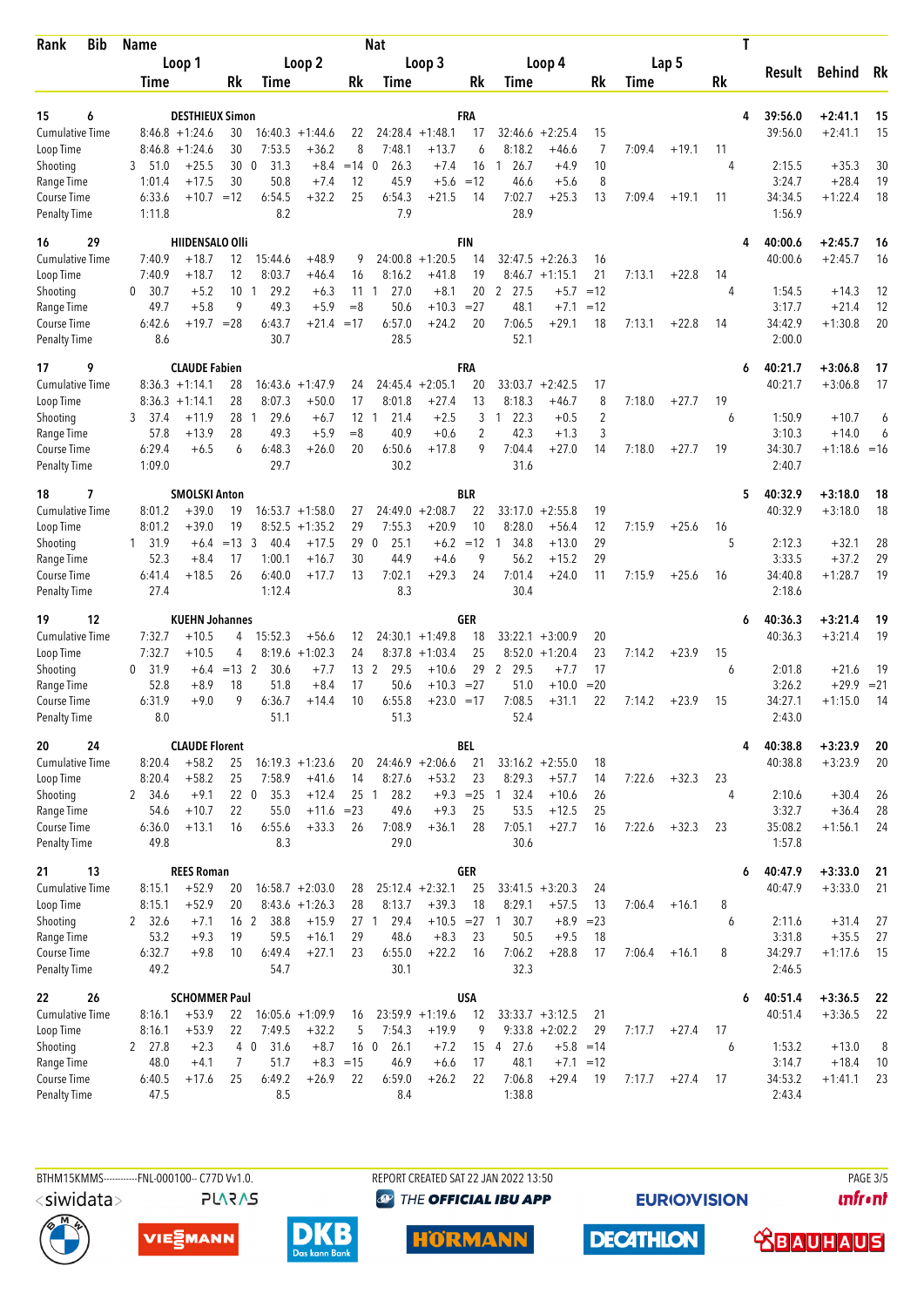| Bib<br>Rank                         |              | <b>Name</b><br>Loop 1 |                                       | <b>Nat</b> |                              |                                        |             |                          |                                        |             |                                         |                        |                | T                 |         |         |                   |                    |          |  |
|-------------------------------------|--------------|-----------------------|---------------------------------------|------------|------------------------------|----------------------------------------|-------------|--------------------------|----------------------------------------|-------------|-----------------------------------------|------------------------|----------------|-------------------|---------|---------|-------------------|--------------------|----------|--|
|                                     |              |                       |                                       | Loop 2     |                              |                                        |             | Loop 3                   |                                        |             |                                         | Loop 4                 |                | Lap 5             |         |         | Result            | <b>Behind</b>      | Rk       |  |
|                                     |              | Time                  |                                       | Rk         | Time                         |                                        | Rk          | Time                     |                                        | Rk          | Time                                    |                        | Rk             | Time              |         | Rk      |                   |                    |          |  |
| 28<br>23                            |              |                       | <b>HARTWEG Niklas</b>                 |            |                              |                                        |             |                          |                                        | <b>SUI</b>  |                                         |                        |                |                   |         | 6       | 41:01.8           | $+3:46.9$          | 23       |  |
| <b>Cumulative Time</b>              |              | 8:18.9                | $+56.7$                               | 24         |                              | $16:59.3 + 2:03.6$                     | 29          |                          | $25:11.2 + 2:30.9$                     | 24          | $33:40.6 + 3:19.4$                      |                        | 22             |                   |         |         | 41:01.8           | $+3:46.9$          | 23       |  |
| Loop Time                           |              | 8:18.9                | $+56.7$                               | 24         |                              | $8:40.4 +1:23.1$                       | 26          | 8:11.9                   | $+37.5$                                | 17          | 8:29.4                                  | $+57.8$                | 15             | 7:21.2            | $+30.9$ | 22      |                   |                    |          |  |
| Shooting                            | $\mathbf{2}$ | 27.0                  | $+1.5$                                | 3          | $\overline{2}$<br>32.0       | $+9.1$                                 | $=17$       | 24.8<br>$\overline{1}$   | $+5.9$                                 | 11          | 23.7<br>-1                              | $+1.9$                 | 5              |                   |         | 6       | 1:47.6            | $+7.4$             | 5        |  |
| Range Time                          |              | 46.1                  | $+2.2$                                | 3          | 51.4                         | $+8.0$                                 | 14          | 46.1                     | $+5.8$                                 | 14          | 44.6                                    | $+3.6$                 | 5              |                   |         |         | 3:08.2            | $+11.9$            | 5        |  |
| Course Time<br><b>Penalty Time</b>  |              | 6:43.3<br>49.5        | $+20.4$                               | 30         | 6:57.6<br>51.3               | $+35.3$                                | 28          | 6:55.8<br>30.0           | $+23.0 = 17$                           |             | 7:12.2<br>32.5                          | $+34.8$                | 24             | 7:21.2            | $+30.9$ | 22      | 35:10.1<br>2:43.4 | $+1:58.0$          | 25       |  |
| 15<br>24                            |              |                       | <b>WEGER Benjamin</b>                 |            |                              |                                        |             |                          |                                        | SUI         |                                         |                        |                |                   |         |         | 5<br>41:17.2      | $+4:02.3$          | 24       |  |
| <b>Cumulative Time</b>              |              | 7:53.2                | $+31.0$                               | 13         | 16:08.8                      | $+1:13.1$                              | 17          |                          | $24:35.5 +1:55.2$                      | 19          | $33:41.1 + 3:19.9$                      |                        | 23             |                   |         |         | 41:17.2           | $+4:02.3$          | 24       |  |
| Loop Time                           |              | 7:53.2                | +31.0                                 | 13<br>$=8$ | 8:15.6<br>1                  | $+58.3$                                | 23          | 8:26.7<br>$\overline{1}$ | $+52.3$                                | 22          |                                         | $9:05.6 + 1:34.0$      | 27             | 7:36.1            | $+45.8$ | 27<br>5 |                   |                    |          |  |
| Shooting<br>Range Time              |              | 1 29.8<br>49.3        | $+4.3$<br>$+5.4$                      | 8          | 32.2<br>54.0                 | $+9.3$<br>$+10.6$                      | 19<br>$=19$ | 27.2<br>49.4             | $+8.3$<br>$+9.1$                       | 22<br>24    | 2<br>29.6<br>52.8                       | $+7.8$<br>$+11.8$      | 18<br>24       |                   |         |         | 1:58.9<br>3:25.5  | $+18.7$<br>$+29.2$ | 15<br>20 |  |
| Course Time                         |              | 6:33.2                | $+10.3$                               | 11         | 6:49.0                       | $+26.7$                                | 21          | 7:04.7                   | $+31.9$                                | 25          | 7:17.3                                  | $+39.9$                | 27             | 7:36.1            | $+45.8$ | 27      | 35:20.3           | $+2:08.2$          | 26       |  |
| <b>Penalty Time</b>                 |              | 30.6                  |                                       |            | 32.5                         |                                        |             | 32.6                     |                                        |             | 55.4                                    |                        |                |                   |         |         | 2:31.2            |                    |          |  |
| 8<br>25                             |              |                       | <b>LATYPOV Eduard</b>                 |            |                              |                                        |             |                          |                                        | <b>RUS</b>  |                                         |                        |                |                   |         | 8       | 41:27.8           | $+4:12.9$          | 25       |  |
| <b>Cumulative Time</b><br>Loop Time |              | 7:37.4<br>7:37.4      | $+15.2$<br>$+15.2$                    | 9<br>9     |                              | $16:41.1 + 1:45.4$<br>$9:03.7 +1:46.4$ | 23<br>30    |                          | $25:19.6 + 2:39.3$<br>$8:38.5 +1:04.1$ | 26<br>26    | 34:16.4<br>8:56.8                       | $+3:55.2$<br>$+1:25.2$ | 25<br>25       | 7:11.4            | $+21.1$ | 12      | 41:27.8           | $+4:12.9$          | 25       |  |
| Shooting                            | 0            | 29.8                  | $+4.3$                                | $=8$ 4     | 31.3                         | $+8.4$                                 | $=14$       | $\overline{2}$<br>27.7   | $+8.8$                                 | 23          | 2<br>30.7                               | $+8.9$                 | $= 23$         |                   |         | 8       | 1:59.7            | $+19.5$            | 16       |  |
| Range Time                          |              | 50.9                  | $+7.0$                                | $=11$      | 53.1                         | $+9.7$                                 | 18          | 50.1                     | $+9.8$                                 | 26          | 52.5                                    | $+11.5$                | 23             |                   |         |         | 3:26.6            | $+30.3$            | 23       |  |
| Course Time                         |              | 6:37.0                | +14.1                                 | 19         | 6:33.7                       | $+11.4$                                | 7           | 6:54.6                   | $+21.8$                                | 15          | 7:07.2                                  | $+29.8$                | 20             | 7:11.4            | $+21.1$ | 12      | 34:23.9           | $+1:11.8$          | 12       |  |
| <b>Penalty Time</b>                 |              | 9.4                   |                                       |            | 1:36.8                       |                                        |             | 53.8                     |                                        |             | 57.0                                    |                        |                |                   |         |         | 3:37.2            |                    |          |  |
| 18<br>26                            |              |                       | <b>STROLIA Vytautas</b>               |            |                              |                                        |             |                          |                                        | LTU         |                                         |                        |                |                   |         | 6       | 41:41.3           | $+4:26.4$          | 26       |  |
| <b>Cumulative Time</b><br>Loop Time |              | 8:21.5<br>8:21.5      | $+59.3$<br>$+59.3$                    | 26<br>26   | 8:40.6                       | $17:02.1 + 2:06.4$<br>$+1:23.3$        | 30<br>27    | 8:23.8                   | $25:25.9 + 2:45.6$<br>$+49.4$          | 28<br>21    | $34:16.7 + 3:55.5$<br>8:50.8            | $+1:19.2$              | 26<br>22       |                   |         |         | 41:41.3           | $+4:26.4$          | 26       |  |
| Shooting                            |              | 2 33.1                | $+7.6$                                | $=18$ 2    | 34.4                         | $+11.5$                                | 22 1        | 24.6                     | $+5.7$                                 | 10          | 27.6<br>1                               | $+5.8$                 | $=14$          | 7:24.6            | $+34.3$ | 25<br>6 | 1:59.8            | $+19.6$            | 17       |  |
| Range Time                          |              | 53.5                  | $+9.6$                                | 20         | 54.0                         | $+10.6$                                | $=19$       | 46.5                     | $+6.2$                                 | 16          | 50.4                                    | $+9.4$                 | 17             |                   |         |         | 3:24.4            | $+28.1$            | $=17$    |  |
| Course Time                         |              | 6:38.5                | $+15.6$                               | 22         | 6:53.2                       | $+30.9$                                | 24          | 7:05.5                   | $+32.7$                                | 27          | 7:26.6                                  | $+49.2$                | 28             | 7:24.6            | $+34.3$ | 25      | 35:28.4           | $+2:16.3$          | 27       |  |
| <b>Penalty Time</b>                 |              | 49.4                  |                                       |            | 53.4                         |                                        |             | 31.8                     |                                        |             | 33.8                                    |                        |                |                   |         |         | 2:48.6            |                    |          |  |
| 22<br>27                            |              |                       | <b>ANDERSEN Filip Fjeld</b>           |            |                              |                                        |             |                          |                                        | <b>NOR</b>  |                                         |                        |                |                   |         | 8       | 41:51.3           | $+4:36.4$          | 27       |  |
| <b>Cumulative Time</b><br>Loop Time |              | 7:59.3<br>7:59.3      | $+37.1$<br>$+37.1$                    | 18<br>18   | 8:09.9                       | $16:09.2 +1:13.5$<br>$+52.6$           | 18<br>18    | 9:16.0                   | $25:25.2 +2:44.9$<br>$+1:41.6$         | 27<br>30    | $34:25.3 +4:04.1$                       | $9:00.1 + 1:28.5$      | 27<br>26       | 7:26.0            | $+35.7$ | 26      | 41:51.3           | $+4:36.4$          | 27       |  |
| Shooting                            |              | 1, 36.2               | $+10.7$                               | 23         | 40.6<br>$\overline{1}$       | $+17.7$                                | 30 4        | 32.6                     | $+13.7$                                | 30          | $\overline{2}$<br>25.8                  | $+4.0$                 | $\overline{7}$ |                   |         | 8       | 2:15.4            | $+35.2$            | 29       |  |
| Range Time                          |              | 54.5                  | $+10.6$                               | 21         | 59.2                         | $+15.8$                                | 28          | 52.7                     | $+12.4$                                | 30          | 47.2                                    | $+6.2$                 | 9              |                   |         |         | 3:33.6            | $+37.3$            | 30       |  |
| Course Time                         |              | 6:36.6                | $+13.7$                               | 18         | 6:41.3                       | $+19.0$                                | 15          | 6:47.3                   | $+14.5$                                | 6           | 7:17.2                                  | $+39.8$                | 26             | 7:26.0            | $+35.7$ | 26      | 34:48.4           | $+1:36.3$          | 21       |  |
| <b>Penalty Time</b>                 |              | 28.1                  |                                       |            | 29.3                         |                                        |             | 1:35.9                   |                                        |             | 55.6                                    |                        |                |                   |         |         | 3:29.1            |                    |          |  |
| 17<br>28                            |              |                       | <b>BORMOLINI Thomas</b>               |            |                              |                                        |             |                          |                                        | <b>ITA</b>  |                                         |                        |                |                   |         |         | 42:07.9<br>7      | $+4:53.0$          | 28       |  |
| <b>Cumulative Time</b><br>Loop Time |              | 8:18.6<br>8:18.6      | $+56.4$<br>$+56.4$                    | 23<br>23   |                              | $16:44.0 + 1:48.3$<br>$8:25.4 +1:08.1$ | 25<br>25    | 8:20.4                   | $25:04.4 +2:24.1$<br>$+46.0$           | 23<br>20    | $34:25.8 +4:04.6$                       | $9:21.4 +1:49.8$       | 28<br>28       | 7:42.1            | $+51.8$ | 28      | 42:07.9           | $+4:53.0$          | 28       |  |
| Shooting                            |              | 2 37.1                | $+11.6$ = 26 1                        |            | 39.4                         | $+16.5$                                |             | 25.1<br>28 1             |                                        |             | $+6.2 = 12$ 3 28.4                      | $+6.6$                 | 16             |                   |         | 7       | 2:10.2            | $+30.0$            | 25       |  |
| Range Time                          |              | 56.1                  | $+12.2$                               | 26         | 58.8                         | $+15.4$                                | 27          | 45.1                     | $+4.8 = 10$                            |             | 49.6                                    | $+8.6$                 | 15             |                   |         |         | 3:29.6            | $+33.3$            | 26       |  |
| Course Time                         |              | 6:34.1                | $+11.2$                               | 14         | 6:56.7                       | $+34.4$                                | 27          | 7:05.0                   | $+32.2$                                | 26          | 7:14.7                                  | $+37.3$                | 25             | 7:42.1            | $+51.8$ | 28      | 35:32.6           | $+2:20.5$          | 28       |  |
| <b>Penalty Time</b>                 |              | 48.3                  |                                       |            | 29.9                         |                                        |             | 30.2                     |                                        |             | 1:17.1                                  |                        |                |                   |         |         | 3:05.6            |                    |          |  |
| 30<br>29                            |              |                       | <b>KOMATZ David</b>                   |            |                              |                                        |             |                          |                                        | <b>AUT</b>  |                                         |                        |                |                   |         |         | 5<br>42:30.0      | $+5:15.1$          | 29       |  |
| Cumulative Time<br>Loop Time        |              |                       | $8:27.2 +1:05.0$<br>$8:27.2 +1:05.0$  | 27<br>27   | 8:12.8                       | $16:40.0 + 1:44.3$<br>$+55.5$          | 21<br>21    |                          | $25:34.0 + 2:53.7$<br>$8:54.0 +1:19.6$ | 29<br>28    | $34:28.6 + 4:07.4$                      | $8:54.6 + 1:23.0$      | 29<br>24       | $8:01.4 +1:11.1$  |         | 30      | 42:30.0           | $+5:15.1$          | 29       |  |
| Shooting                            |              | 2, 36.3               | $+10.8$                               | 24 0       | 37.2                         | $+14.3$                                |             | 26 <sub>2</sub><br>28.2  |                                        | $+9.3 = 25$ | 27.4<br>$\overline{1}$                  | $+5.6$                 | 11             |                   |         | 5       | 2:09.3            | $+29.1$            | 24       |  |
| Range Time                          |              | 55.2                  | $+11.3$                               | 23         | 56.6                         | $+13.2$                                | 26          | 48.5                     | $+8.2$                                 | 22          | 49.1                                    | $+8.1$                 | 14             |                   |         |         | 3:29.4            | $+33.1 = 24$       |          |  |
| Course Time                         |              | 6:42.6                | $+19.7 = 28$                          |            | 7:07.4                       | $+45.1$                                | 30          | 7:11.9                   | $+39.1$                                | 29          | 7:32.4                                  | $+55.0$                | 29             | $8:01.4 +1:11.1$  |         | 30      | 36:35.7           | $+3:23.6$          | -29      |  |
| <b>Penalty Time</b>                 |              | 49.4                  |                                       |            | 8.7                          |                                        |             | 53.6                     |                                        |             | 33.1                                    |                        |                |                   |         |         | 2:24.8            |                    |          |  |
| 27<br>30                            |              |                       | <b>WRIGHT Campbell</b>                |            |                              |                                        |             |                          |                                        | <b>NZL</b>  |                                         |                        |                |                   |         | 8       | 43:56.8           | $+6:41.9$          | 30       |  |
| <b>Cumulative Time</b><br>Loop Time |              |                       | $8:42.4 +1:20.2$<br>$8:42.4 + 1:20.2$ | 29<br>29   | $16:52.8 + 1:57.1$<br>8:10.4 | $+53.1$                                | 26<br>19    |                          | $25:59.0 + 3:18.7$<br>$9:06.2 +1:31.8$ | 30<br>29    | $36:05.4 + 5:44.2$<br>$10:06.4 +2:34.8$ |                        | 30<br>30       | $7:51.4 +1:01.1$  |         | 29      | 43:56.8           | $+6:41.9$          | 30       |  |
| Shooting                            |              | 3, 33.1               | $+7.6$                                | $=18$ 0    | 33.8                         | $+10.9$                                |             | 21 2 29.4                | $+10.5 = 27$                           |             | 3 30.5                                  | $+8.7$                 | 22             |                   |         | 8       | 2:07.0            | $+26.8$            | 21       |  |
| Range Time                          |              | 51.9                  | $+8.0$                                | 16         | 54.3                         | $+10.9$                                | 21          | 50.8                     | $+10.5$                                | 29          | 52.4                                    | $+11.4$                | 22             |                   |         |         | 3:29.4            | $+33.1 = 24$       |          |  |
| Course Time                         |              | 6:39.5                | $+16.6$                               | 24         | 7:07.0                       | $+44.7$                                | 29          | 7:16.9                   | $+44.1$                                | 30          |                                         | $7:50.4 +1:13.0$       | 30             | $7:51.4 + 1:01.1$ |         | 29      | 36:45.2           | $+3:33.1$          | 30       |  |
| <b>Penalty Time</b>                 |              | 1:11.0                |                                       |            | 9.1                          |                                        |             | 58.4                     |                                        |             | 1:23.6                                  |                        |                |                   |         |         | 3:42.2            |                    |          |  |

BTHM15KMMS------------FNL-000100-- C77D Vv1.0. <siwidata> **PLARAS**  REPORT CREATED SAT 22 JAN 2022 13:50 **<sup><sup>3</sup>** THE OFFICIAL IBU APP</sup>

**EURIOVISION** 

**DECATHLON** 

**PAGE 4/5 unfront** 









 **<u>CBAUHAUS</u>**